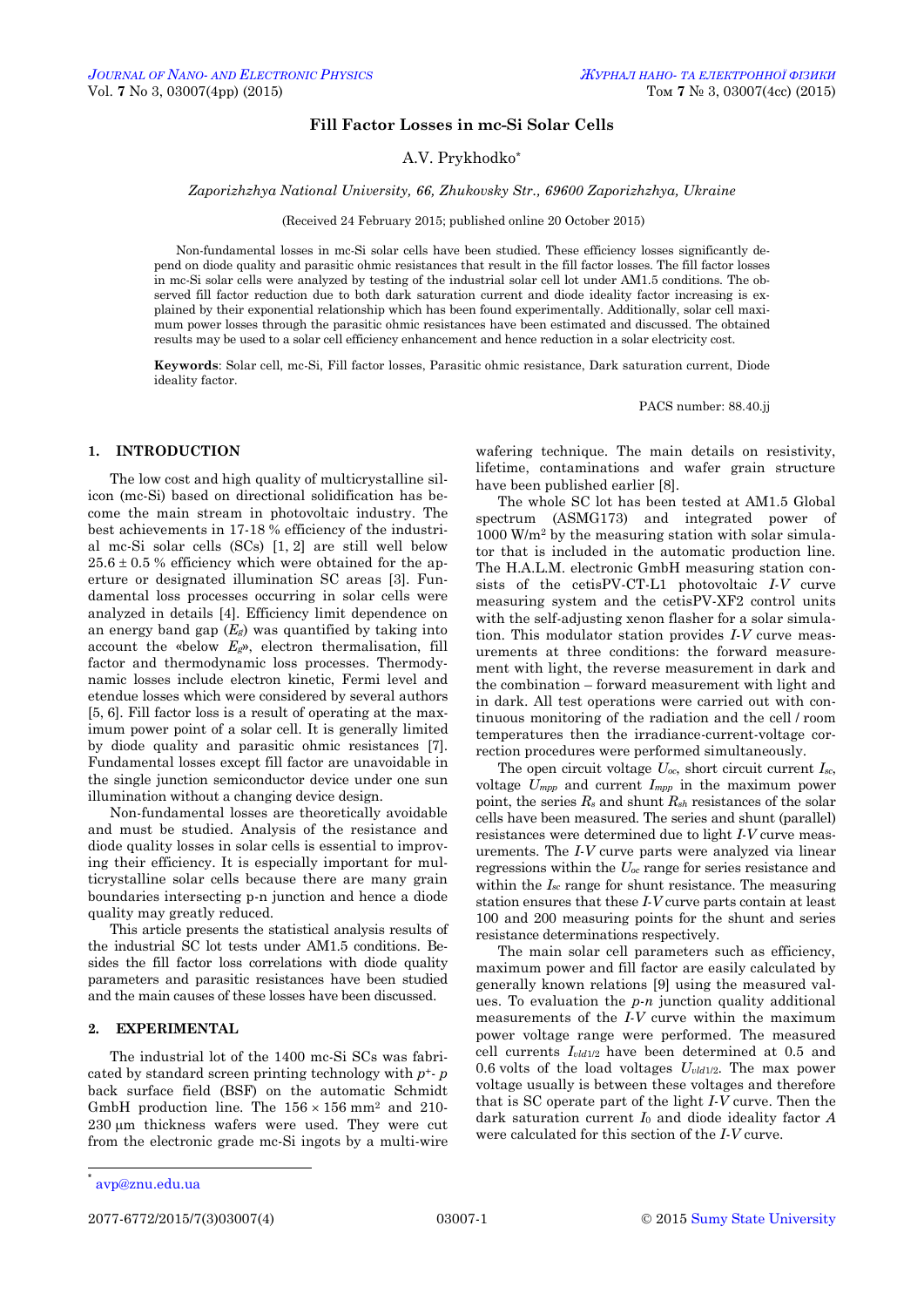A shape of the real-diode *I-V* curve is well known to depend on the *p-n* junction quality parameters *I*<sup>0</sup> and *A* as well as on the parasitic resistance *R<sup>s</sup>* and *Rsh*. Therefore the junction quality parameters estimates were performed by measured values  $U(I)_{\text{vld1/2}}$  with exception of the parasitic resistance influences by the equations:

$$
A = \frac{e}{kT} \frac{\left(U_2 - U_1 - R_s \left(I_2 - I_1\right)\right)}{\ln\left(\frac{\left(I_{SC} - I_2\right) - \left(U_2 - I_2 \times R_{ser}\right) / R_{sh}}{\left(I_{SC} - I_1\right) - \left(U_1 - I_1 \times R_s\right) R_{sh}}\right)} \tag{1}
$$
\n
$$
I_0 = \frac{\left(I_1 - I_2 + \left[\left(U_1 - I_1 \times R_s\right) - \left(U_2 - I_2 \times R_s\right)\right] / R_{sh}}{\exp\frac{e\left(U_2 - I_2 \times R_s\right)}{AkT} - \exp\frac{e\left(U_1 - I_1 \times R_s\right)}{AkT}} \tag{2}
$$

where  $T$  – the each cell temperature at the time of measurement,  $I_{1(2)}$  – SC currents at voltages  $U_{1(2)}$ ,  $U_1$ and  $U_2$  – 0.5 and 0.6 Volts, respectively.

These ratios have been derived by comparing the diode *I-V* equation for two load voltages within *Umpp* range. The additional voltage drop  $I \times R_s$  outside of the  $p$ *-n* junction and the current  $U/R_{sh}$  supplemented to that through junction is also taken into account. The diode ideality factor calculations must precede the dark saturation current definition so it depends on this factor according to equation (2) while the *A* can be found without  $I_0$  by the equation (1).

#### **3. RESULTS AND DISCUSSION**

The solar cell distributions on diode ideality factor *A* and dark saturation current density *j*<sub>0</sub> have been analyzed. These distributions are significantly different. The *A* distribution is Gaussian with the same mean, median and mode about 2.3. Thereby the recombination processes in depleted zone of the *p-n* junction are essential and this current component is dominant near the maximum power point of the mc-Si SCs. The *j*<sup>0</sup> distribution is lognormal and the 99 percent of all solar cells have these current densities less than  $4 \mu A/mm^2$ .

The open circuit voltage *Uoc* was associated with the diode ideality factor *A*, dark saturation current *I*<sup>0</sup> and short circuit current *Isc* by the simple equation –  $U_{oc} = (AkT / e)ln[(I_{sc} - I_0) / I_0]$ . Thus the open circuit voltages have been calculated and compared with that experimentally measured. The calculated and measured values *Uoc* have been found to correspond satisfactorily and their ratios are within 0.9-1.1 range that confirms the accuracy of the defined diode ideality factor and dark saturation current. The best voltage match was observed for *Uoc* about 0.6 V.

It is quite clear that the diode *I-V* curve area should increase with increasing of the ideality factor according to diode *I-V* equation and thus the factor *A* rising must be followed by the fill factor increasing [10]. Conversely, increasing of the dark saturation current *I*<sup>0</sup> will reduce a fill factor thereby resulting in SC efficiency losses. The experimental fill factor dependencies on the ideality factor  $A$  and the saturation current density  $j_0$ for SC sublot with similar short circuit currents and with shunt resistances more than 40 ohms are shown in Fig. 1 a, b. The fill factor reduction from 0.78 up 0.75 was observed for both *j*<sub>0</sub> and *A* parameters increasing.



**Fig. 1** – The fill factor dependencies on the diode ideality factor (a) and the dark saturation current density (b) for solar sells with  $I_{sc} = 7.83-7.87$  A and  $R_{sh} \ge 40$  ohms

But this discrepancy easily eliminated if the exponential increasing of the density *j*<sup>0</sup> with ideality factor *A* for the equal *p-n* junction currents will be taken into account. The experimental correlation between the dark saturation current density and the modified ideality factor has been studied and is shown in Fig. 2. The modified diode ideality factor is the ratio (*Umpp* –  $I_{mpp} \times R_s$  / *A*, where  $U_{mpp}$  and  $I_{mpp}$  are voltage and current at the maximum power point of a solar cell. Fig. 2 presents the correlation between *j*<sup>0</sup> and *A* which described by an exponential dependence with good approximation reliability  $R^2 = 0.92$  and with the exponent coefficient of 35.8, that is close to  $e / kT = 38.8$  at 300 K. Thus *I-V* curve of the multicrystalline silicon solar cells is satisfactorily characterized by the diode diffusion theory equations and the factor *A* magnification results in the fill factor losses due to exponential saturation current increase with the ideality diode factor.

The SC maximum power is limited also by the parasitic ohmic resistances. Relative fractions of the power dissipation have been calculated with using the voltage and current at maximum power point, the series and shunt resistances which have been measured during the SC tests.

Therefore the concentrated parasitic resistance approximation [10] also was used. The maximum power loss dependencies on the series and shunt resistances are presented in Fig. 3 a, b respectively.

The maximum power losses up to 12 % occur on the series resistance whereas the shunt resistance losses are an order of magnitude less and insignificant. Power dissipations originate due to a voltage drop across the series resistance and a leakage current thru the shunt resistance, so the dependencies are differ in Fig. 3.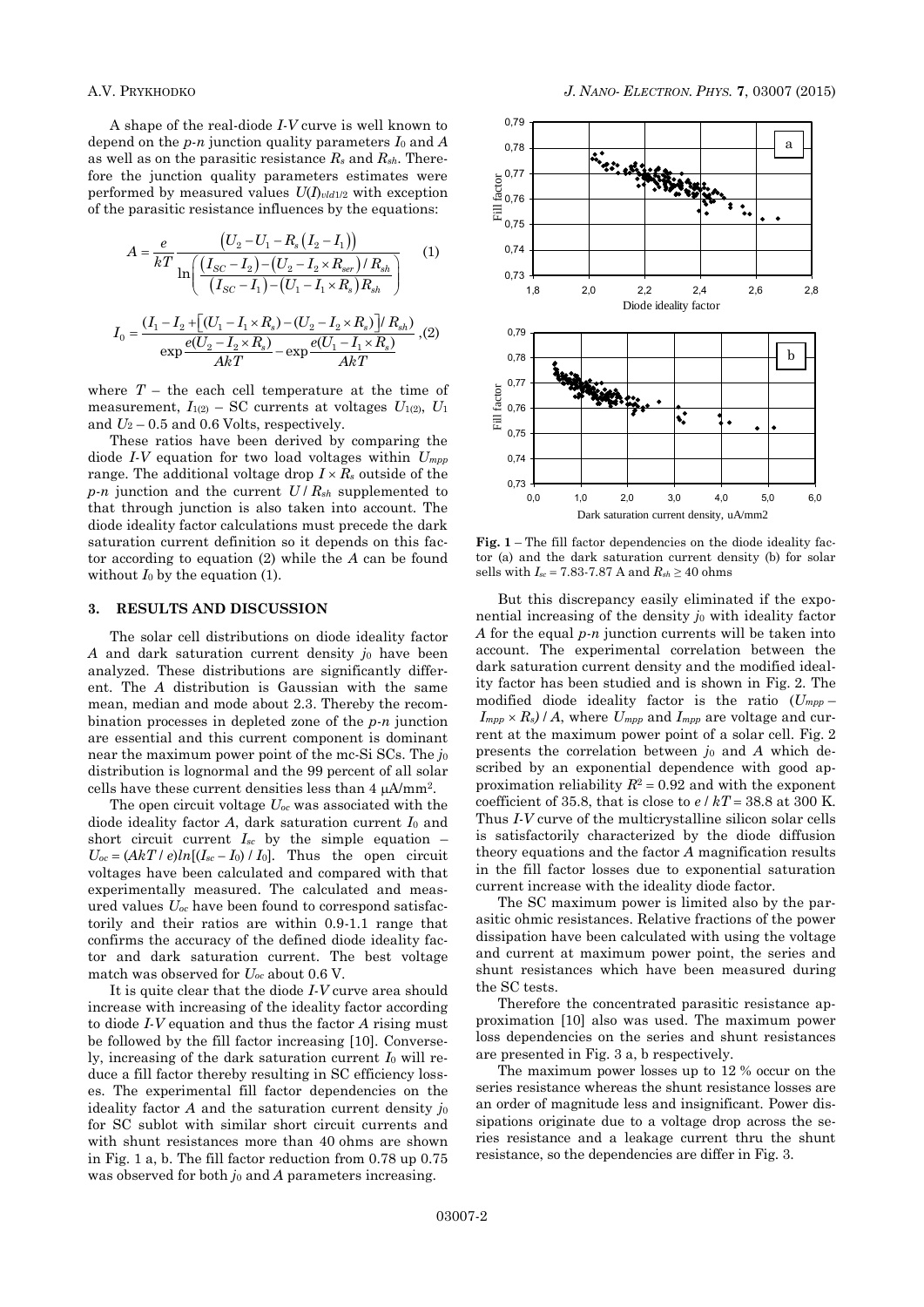

**Fig. 2** – The correlation between the dark saturation current density and the diode ideality factor for solar sells with *Isc* = 7.83-7.87 A and  $Rsh \ge 40$  Ohm



**Fig. 3** – The maximum power losses dependencies on series (a) and shunt (b) resistances for solar sells with  $I_{sc} = 7.83$ -7.87 A and  $R_{sh} \ge 40$  ohms (a),  $R_{ser} \le 0.007$  ohm (b)

There are many grain boundaries intersecting the *pn* junction in the silicon multicrystalline solar cells. It is reliably established now that grain boundaries accumulate the metal trace impurities [11-13] and partially shunt the *p-n* junction [14, 15]. Furthermore they exhibit appreciable recombination activity [16-18] and create potential barriers for the charge carries [19].

According to solar cell tests analysis the main efficiency losses are caused by the recombination processes in the *p-n* junction depletion zone that resulting in the fill factor reduction (see Fig. 1). While the SC power losses due to *p-n* junction shunting that is caused by impurity segregation at the grain boundaries were negligible compared with the series resistance losses (see Fig. 3).

### **4. SUMMARY**

The *p-n* junction non-ideality and parasitic ohmic resistances result in fill factor losses of solar cell efficiency. Both the dark saturation current density *j*<sub>0</sub> and the diode ideality factor *A* were found to increase in fill factor losses in multicrystalline silicon solar cells. Theoretically predicted improving of the fill factor with the diode ideality factor rise was not observed owing to exponential dark saturation current growth with a diode ideality factor that has been observed experimentally.

Additionally the solar cell maximum power is limited by the parasitic ohmic resistances. These losses reach quantity up to 12 % solar cell maximum power. The parasitic series resistance results in the most power losses whereas the shunt resistance losses are an order of magnitude less. The mc-Si solar cell efficiency may be quite improved by reduction of the diode ideality factor and parasitic series resistance.

## **ACKNOWLEDGMENT**

Author would like to express their sincere gratitude to Millinet Solar Co. R&D group (Republic Korea) for the kindly provided opportunities and ongoing support by which these studies has been carried out.

#### **Втрати фактору заповнення в сонячних елементах із мультикристалічного кремнію**

## О.В. Приходько

#### *Запорізький національний університет, вул. Жуковського, 66, 69600 Запоріжжя, Україна*

Досліджено нефундаментальні втрати ефективності сонячних елементів із мультикристалічного кремнію. Вони значною мірою визначаються якістю ліолу і паразитними омічними опорами, що приводять до зменшення коефіцієнту заповнення. Втрати фактору заповнення сонячних елементів із мультикристалічного кремнію були проаналізовані за допомогою випробувань промислової партії сонячних елементів в умовах випромінювання AM1.5. Спостережуване зменшення фактору заповнення при збільшені як струму насичення, так і фактору ідеальності діоду пояснюється їхньою експоненціальною залежністю, яка була встановлена експериментально. Додатково, було оцінено і обговорено втрати максимальної потужності сонячних елементів через омічні паразитні опори. Отримані результати можуть бути використані для підвищення ефективності сонячних елементів і, таким чином, знизити вартість сонячної електроенергії.

**Ключові слова**: Сонячний елемент, mc-Si, Втрати фактору заповнення, Паразитний омічний опір, Темновий струм насичення, Фактор ідеальності діоду.